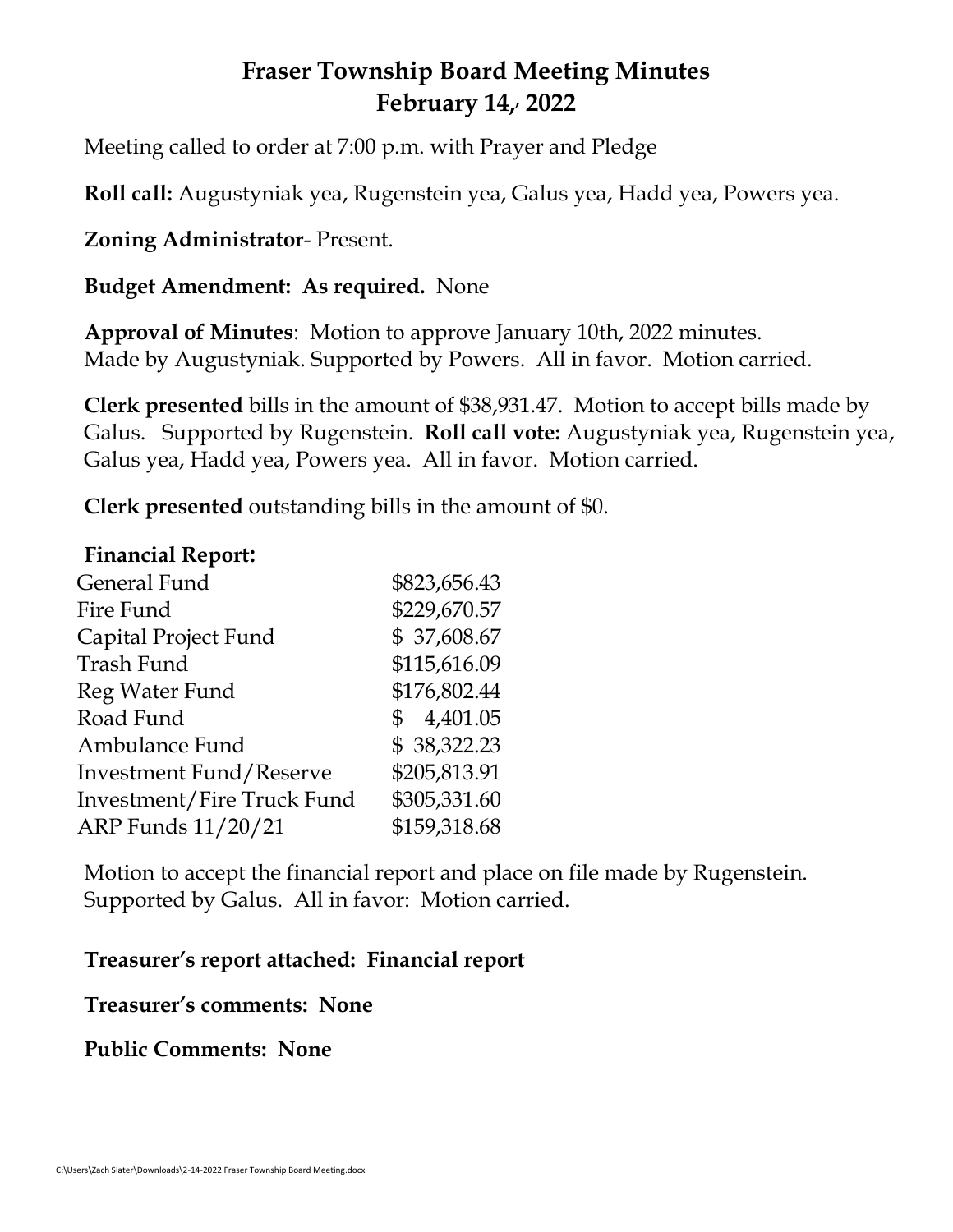**Communications:** Bay Future, Inc.; Consumers Energy Tree Trimming; BCW & S Newsletter.

## **Unfinished Business:**

- **1. American Rescue Plan Act:** Powers made a motion to have Supervisor Galus chosen for managing SLFRF Reports & user designations for managing ARPA funds, Rugenstein supported the motion. **Roll call vote:** Augustyniak yea, Rugenstein yea, Galus yea, Hadd yea, Powers yea. All in favor. Motion carried.
- **2. Automated Water System for Fire Barn:** Powers made a motion to have the Supervisor Galus to order a new Change/Money machine for Potable water at the Fire Barn. Hadd supported. **Roll call vote:** Augustyniak yea, Rugenstein yea, Galus yea, Hadd yea, Powers yea. All in favor. Motion carried.
- **3. Northern Bay Ambulance:** Powers made the motion to make-up the difference in the special assessment for Ambulance Fund payment when due, bringing the total of \$60.00 per assessment. Money to be moved from NBA Reserve Contingencies Ledger #874-890-999-000 to #874-266-801 Contracted Services. Galus Support. **Roll call vote:** Augustyniak yea, Rugenstein yea, Galus yea, Hadd yea, Powers yea. All in favor. Motion carried.
- **4. Budget Information for 2022:** Discussed Budget.
- **5. Zoning Haney Case:** Supreme Court voted in favor for Fraser Township.
- **6. Ordinance/Cross Connections**: Resolution #2-328-22 Moved for discussion to the next meeting.

## **New Business:**

- **1. Pinconning/Fraser Fire Department (Staffing):** Chairman Galus brought to the board the interest of the Fire Board to hire paid firemen.
- **2. Bridge on Turmell Road:** County is planning on removing it and wants to know if we want it replaced. Powers made the motion to **not** have the County Road Commission replace the bridge on Turmell Road once they remove the non-working bridge that is there now. Augustyniak supported the motion. **Roll call vote:** Augustyniak yea, Rugenstein yea, Galus yea, Hadd yea, Powers yea. All in favor. Motion carried.